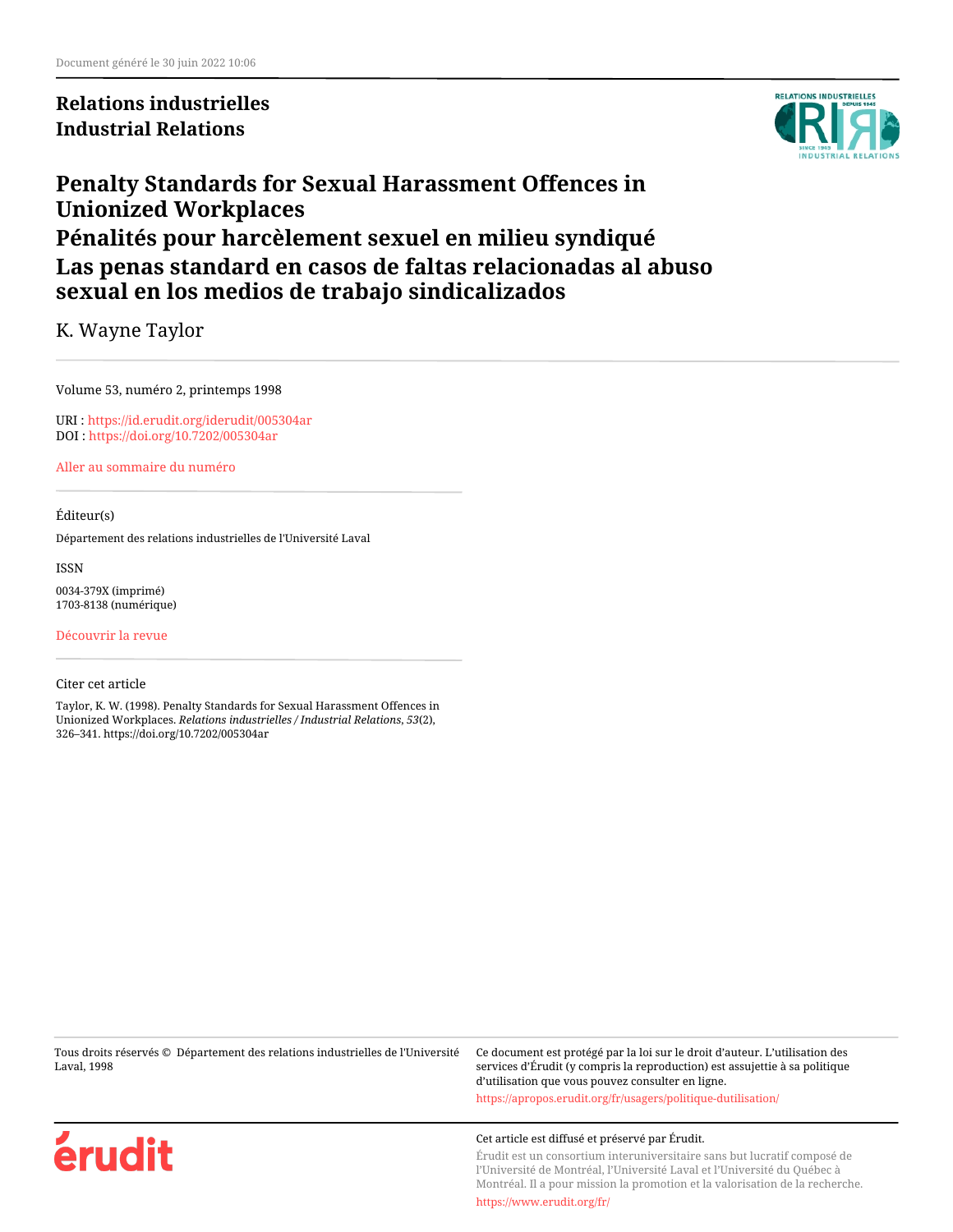# *Penalty Standards for Sexual Harassment Offences in Unionized Workplaces*<sup>1</sup>

# K. WAYNE TAYLOR

Department of Sociology, University of Manitoba, Winnipeg, Manitoba.

*What penalties should be assigned to sexual harassers in unionized workplaces? To identify penalty standards in use, 54 arbitrations of grievances against penalties assigned for sexual harassment in Canada over the period 1985-1995, were examined. The standard penalty for sexual harassment involving sexual assault or language and touching is termination. The standard penalty for sexual harassment involving touching (without language) and language (without touching) is suspension. Standard penalties are varied under a number of conditions. Management can use these standards as guidelines for assigning penalties. Unions will find the standards useful for judging the fairness of the penalty assigned.*

In a recent examination of strategies to stop workplace sexual harassment (Geller-Schwartz 1994), both management and union contributions identified education, employer policy statements, and increased awareness as high priority. Clear definitions of sexual harassment and discipline for harassers were seen as critical. Also necessary are explicit and effective procedures for filing and investigating complaints. Finally, a description of the responsibilities of both supervisors and employees to curb sexual harassment was thought to be important. (Gallant; 1994; Tellier 1994; Conliffe 1994; Sinclair 1994; Stead 1994). One contributor thought that manage-

© *Relat. ind., 1998, vol. 53, n° 2* — ISSN 0034-379X 1

<sup>1.</sup> The author would like to thank the lawyers, union officials and sexual harassment officers in Winnipeg whose observations helped shape this paper. The author acknowledge the financial assistance provided by the Social Sciences and Humanities Research Council of Canada.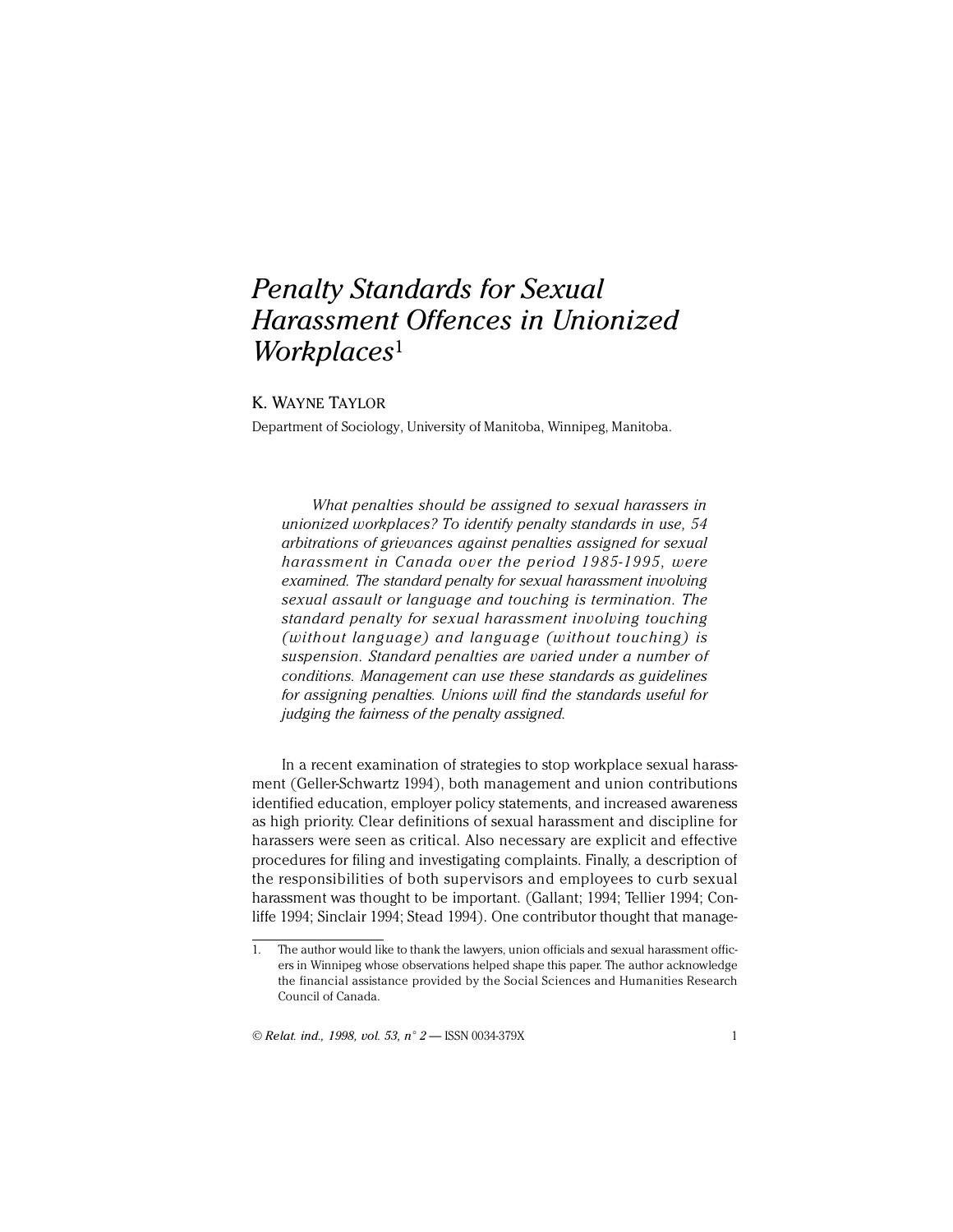ments should demonstrate concretely that sexual harassment issues were being taken seriously (Sinclair 1994).

While some management writers saw a role for sexual harassment articles in collective agreements, this was a high priority for all union contributors (Riché 1994; McCambly 1994; Pepin 1994; Darcy 1994; Godbout and Vaillancourt 1994; Nash 1994). Union writers also gave attention to the need for special union procedures (without management involvement) to deal with sexual harassment between co-workers where both victim and harasser are union members (McCambly 1994; Pepin 1994; Nash 1994). One method advocated for conflict resolution involved personnel from the union's national office. Only if the in-union methods failed would management and workplace policy become involved (McCambly 1994; Nash 1994).

Given this focus on the larger strategic elements in the fight against workplace sexual harassment, little attention was given to linking types of behaviour defined as sexual harassment to specific penalties. When a respondent's behaviour is found to constitute sexual harassment, how does management determine whether a termination, suspension or transfer is appropriate? If a suspension is selected, how long should it be? Should pay, benefits and seniority be reduced or withdrawn?

After a sexual harassment policy is in place and complaints come forward, these details become important. In addition to the reaction of the victim, the respondent, and the union, a management assigning a penalty has to take into consideration the effectiveness of the penalty in curbing sexual harassment. When penalties are too harsh, grievances are likely, and expensive arbitrations are possible outcomes (Pepin 1994: 128). When penalties are too lenient, they are likely to be ineffective in curbing sexual harassment in the workplace and this can involve significant costs in absenteeism, substandard work, low moral, and the potential loss of highly trained and valued employees (Aggarwal 1992a: 95, 1992b: 308; Tellier 1994: 82; McCambly 1994: 123).

In responding to an assigned penalty, the worker accused of sexual harassment and the union have to assess the seriousness of the offence, the fairness of the penalty, the consequences of accepting or grieving the penalty for the respondent, the complainant, and the workplace, as well as the costs of taking the grievance to arbitration.

In the absence of explicit penalty standards, intuition is relied on both for selecting penalties and formulating a response to the penalties. Without guidelines, penalties assigned by management could seem needlessly harsh to unions; those suggested by unions could seem inadequate to management as well as to victims. This situation may encourage grievances pur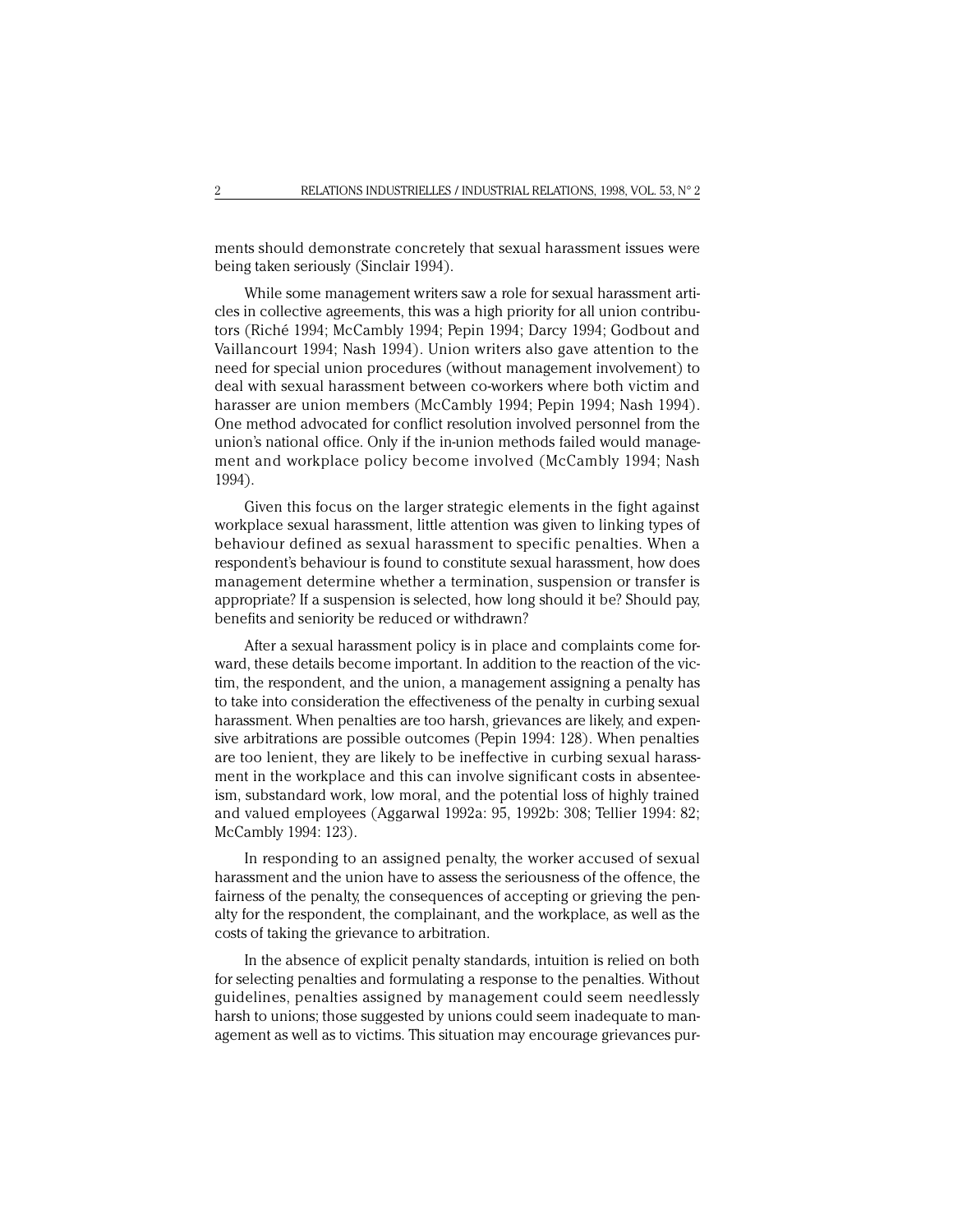sued through to arbitration. With no agreed penalty standards in the workplace, external arbitrators need to be called upon to decide the issue.

This report examines the work of these arbitrators in identifying penalty standards for sexual harassment offences. Arbitrators review the evidence used by management to set the penalty being grieved and the counter evidence used by the respondent and the union to grieve the penalty. Arbitrators who judge the penalty appropriate dismiss the grievance. Those who support a grievance will substitute a less harsh penalty, perhaps completely exonerating the grievant. The awards of arbitrators represent a set of penalty standards in practise. They are a set of third party judgments on the appropriateness of penalties assigned to harassers based on a full review of all the facts.

For a variety of reasons, arbitrators do not increase the harshness of an assigned penalty. This fact represents a shortcoming of this study for determining penalty standards. It seems realistic to assume that the penalties assigned to workplace sexual harassment offences by management would sometimes be too lenient rather than too harsh. It is unlikely that these penalties would be grieved, or if grieved, pursued to arbitration. So the data set employed in this study includes cases where penalties assigned were judged to be appropriate, or too harsh, but none that were too lenient.

## *DATA AND METHODS*

Sexual harassment arbitration cases were selected from those cases listed in *Canadian Labour Arbitration Summaries* (CLAS) under the classification "disciplinary offences--work relationships--sexual harassment" for the period 1986-1995. For these years, the 54 cases represent the total population of arbitration cases reported in CLAS involving a grievance against penalties assigned to employees charged with sexual harassment in the workplace.

Provincial and federal jurisdictions in Canada use arbitration as a method of dispute resolution. Arbitrators are required to deposit copies of their written decisions (referred to as awards) with labour relations boards. CLAS has contracted with all of these boards to receive copies of every award. Oversight, error, and heavy workloads may result in delays in the depositing and forwarding of written awards to CLAS for analysis, classification and listing. Officials in CLAS estimated that their list is between 95% and 99% complete, but the delays referred to above means that the more recent the date, the greater the likelihood of missing cases. The sexual harassment classification also includes occasional grievances by victims of sexual harassment-cases where the union is grieving management's failure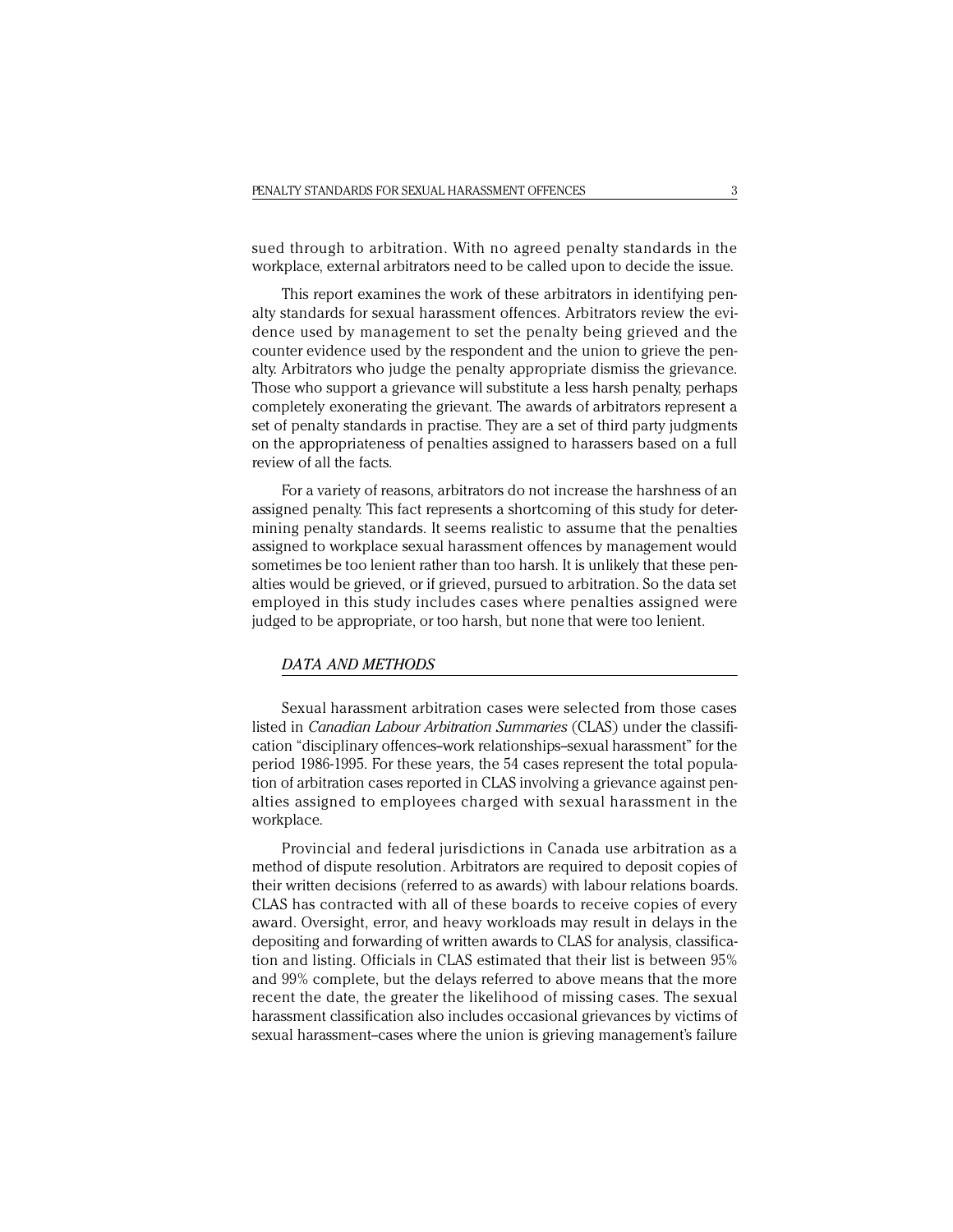to properly administer the collective agreement provisions on sexual harassment. These cases were excluded.

Arbitrator's reports were the source of all information about cases: characteristics of the complainant, the respondent, the offence, the penalty assigned, management behaviour, the quality of evidence, management's handling of the case, the arbitrator's award, changes to the penalty, and other factors thought to be relevant to establishing penalty standards. If any aspect of a case was not mentioned in a report, it was recorded as missing information. For example, management's handling of a case could be seen as "appropriate," "questionable," or "inappropriate" in coding a case. If no mention of management's handling of the case appeared, it was recorded as "missing." We did not assume management's handling of a case was not an issue, but only that it was raised by neither the union nor the management.

## *FINDINGS*

## *The Cases*

Figure 1 shows the number of cases by the dates of the commencement of arbitration hearings.2 Over the period examined, the number of sexual harassment cases shows a fluctuating upward trend, increasing an average 1.4 cases per year.





2. None of the cases analyzed had hearing starting dates later than 1993. Delays in filing arbitration reports may be due to oversight, overwork, etc.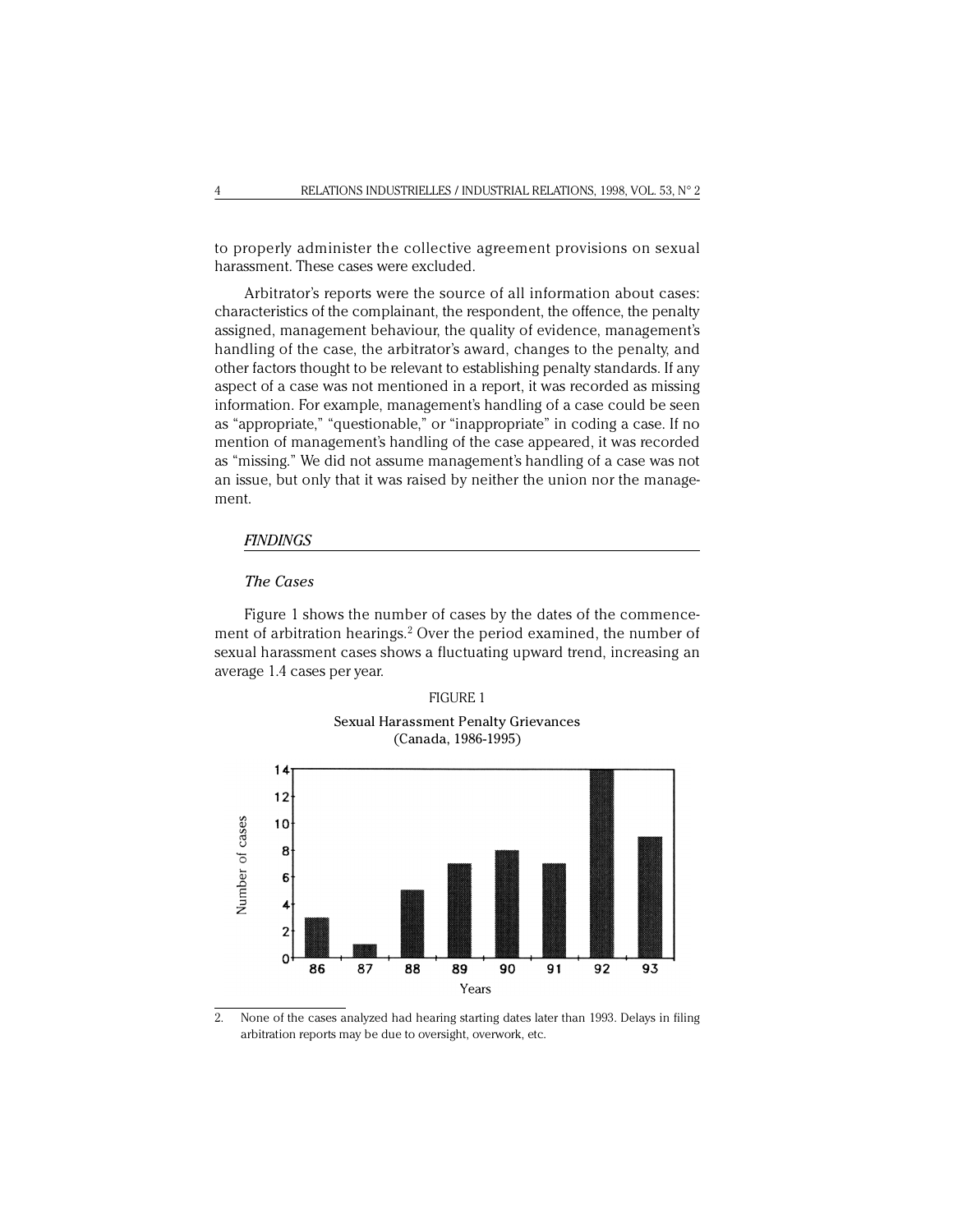## *Penalties*

Table 1 shows that management assigned termination penalties to over 70% of the 54 cases. Arbitrators, on the other hand, upheld termination penalties in about 40% of cases. Ignoring all other factors, grievants had about 2 chances in 5 of having a termination penalty reduced to a suspension.

## TABLE 1

## Penalties Assigned to Sexual Harassers by Management and Arbitrators (Percentages)

| <i>Type of Penalty</i> | Assigned by Management | Upheld or Assigned by<br>Arbitrator |
|------------------------|------------------------|-------------------------------------|
| Termination            | 70.4                   | 40.7                                |
| Suspension             | 25.9                   | 42.6                                |
| Transfer               | 3.7                    | 3.7                                 |
| Undone                 | ۰                      | 13.0                                |
| Total                  | 100.0                  | 100.0                               |
| Number                 | 54                     | 54                                  |

Arbitrators dismiss grievances (which means they favour management in their decisions) about 60% of the time. This means that respondents and unions have 4 chances in 10 of having an arbitrator decide that a penalty ought to be reduced. Arbitrators may completely exonerate a grievant and did so 13% of the time. The probability of a respondent having the penalty undone completely is about 1 in 5 for suspensions, and about 1 in 10 for terminations.

Over the period examined, the trend in the assignment of penalties by management is toward an increasing proportion of terminations. The trend in the penalties adjudicated by arbitrators is toward a balance of suspensions and terminations. At the same time, the trend in the decisions of arbitrators is to dismiss more grievances than they support.

#### *Types of Sexual Harassment*

In Table 2, the offences have been categorized as an approximate guide to the seriousness of the offence. Seriousness rises with the invasiveness and violence involved. Looking offence (leering, peeping) cases involved no language or touching. Language cases ranged from aggressive insults, remarks, and/or pornography, through unwelcome sexual invita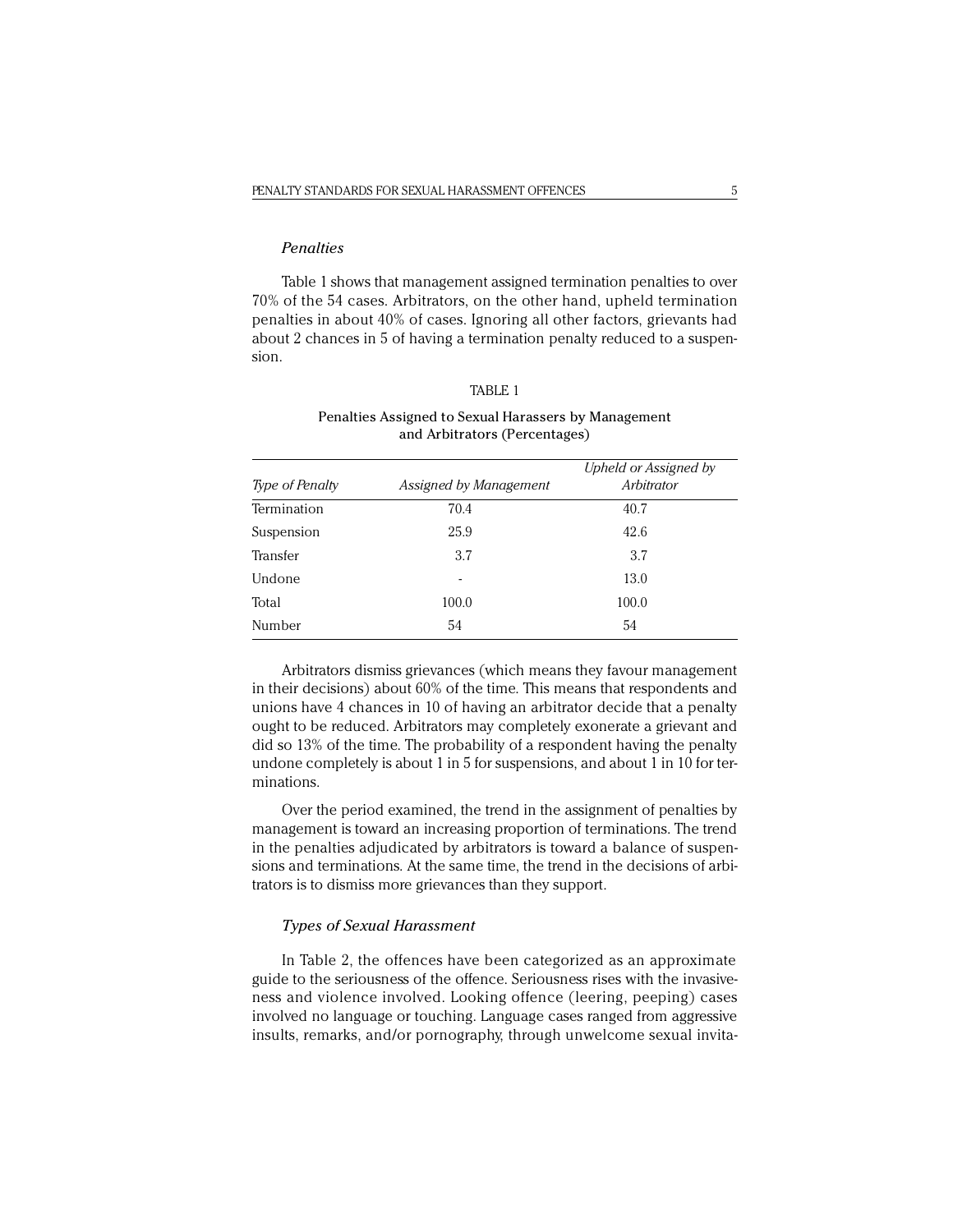tions and expressions of affection. Touching harassment cases varied from aggressive grabbing through rubbing surreptitiously against the victim's body while passing in close quarters. Language and touching harassment cases varied in invasiveness but stopped short of sexual assault.

The most frequently occurring type of sexual harassment in the cases, as shown in Table 2, is language and touching. Language only offences are the next most frequent. Sexual harassment taking the form of sexual assault, touching and looking are relatively infrequent.

| <b>Type of Harassment</b> | Number | Percent | Seriousness Index |
|---------------------------|--------|---------|-------------------|
| Looking                   | 2      | 3.7     |                   |
| Language                  | 17     | 31.5    | 2                 |
| Touching                  | 5      | 9.3     | 3                 |
| Language and<br>Touching  | 23     | 42.6    | 4                 |
| Sexual Assault            |        | 13.0    | 5                 |
| Total                     | 54     | 100.1   |                   |

#### TABLE 2

Types of Sexual Harassment

The types of harassment shown in Table 2 are arranged in order of increasing seriousness of the offence. $3$  Is there a trend toward more serious offences being brought to arbitration? The numbers in the final column form a rough indicator of the seriousness of an offence. Yearly averages of this indicator increase over the 1985-1995 period by 0.13 per year. This seems to indicate an upward trend in the seriousness of the offences being taken to arbitration. This finding should be treated with caution.4

## *Workplace Sexual Harassment Policies*

From 1986 to 1989, about 31% of grievances come from workplaces with a sexual harassment policy in place. From 1990 to 1993 about 54% orig-

<sup>3.</sup> Cases were categorized in terms of the most serious offence, which was the major focus in the arbitration hearing. These offence categories were preferred to those utilized in previous research where a single case might be categorized into more than one category (Coles 1989), the categories might not be ordered consistently in terms of seriousness of offence (Terpstra and Cook 1986), or the categories reduced to two (severe/not severe) (Terpstra and Baker 1992).

<sup>4.</sup> The probability of getting such a trend on the basis of chance alone is 0.07, somewhat larger than the usual 0.05 criterion.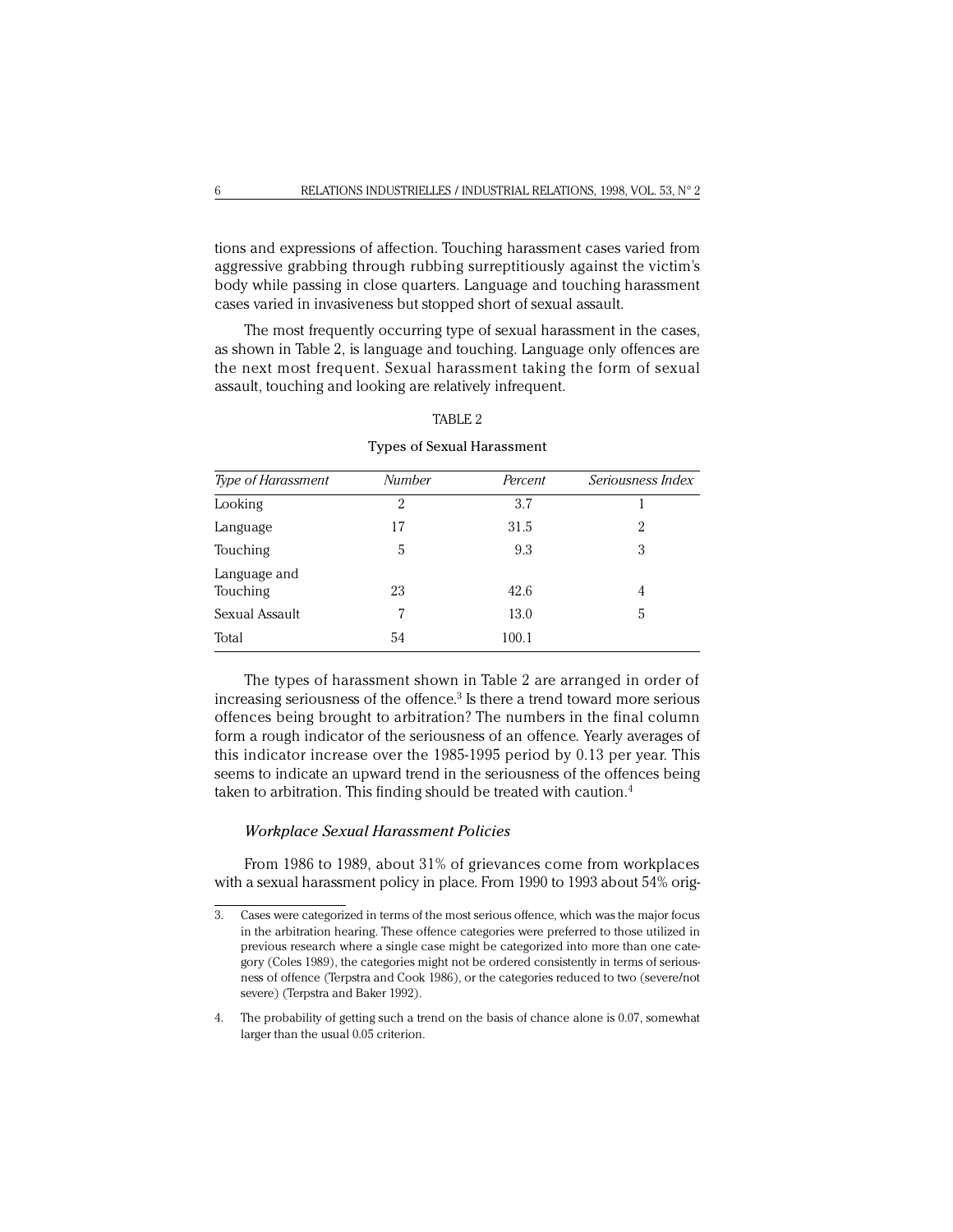inated in such workplaces. The strong trend toward larger percentages of cases coming from workplaces with sexual harassment policies could mean that installing policies increases the frequency of sexual harassment reports. Alternatively, it could mean that workplaces with sexual harassment problems are more likely to bring in explicit policies. The influence of the presence/absence of explicit policies on the rate of sexual harassment complaints requires further study--before/after comparisons on a sample of workplaces, or a survey of with/without workplaces.

## *Gender of Complaints and Respondents*

Complainants are overwhelmingly female (94%) and respondents are overwhelmingly male (94%). In one case a male and a female were victimized.

## *Relative Workplace Status of Complainants and Respondents*

Table 3 shows that in the workplace about 13% of victims had a status higher than their respondents and about another third were "peers." About one-third of victims were harassed by respondents with a higher workplace status.

#### TABLE 3

#### Workplace Status of Victims and Grievants

| Victim is               | Number of Cases | Percent |
|-------------------------|-----------------|---------|
| Superior to Grievant    | 7               | 13.0    |
| Peer of Grievant        | 17              | 31.5    |
| Subordinate to Grievant | 17              | 31.5    |
| Relative status Unclear | 13              | 24.1    |
| Total                   | 54              | 100.0   |

#### *PENALTIES FOR SPECIFIC TYPES OF SEXUAL HARASSMENT*

Why are different penalties assigned to the "same offence"? Answers to this question were obtained for each of the types of harassment examined below. Cases were grouped according to the penalties received then each of their characteristics (age, occupational status, any factor that could operate as mitigating and aggravating the offence) were examined one by one for patterns that would explain the different sentences. This method ignores the possibility that two or more factors act together to influence the penal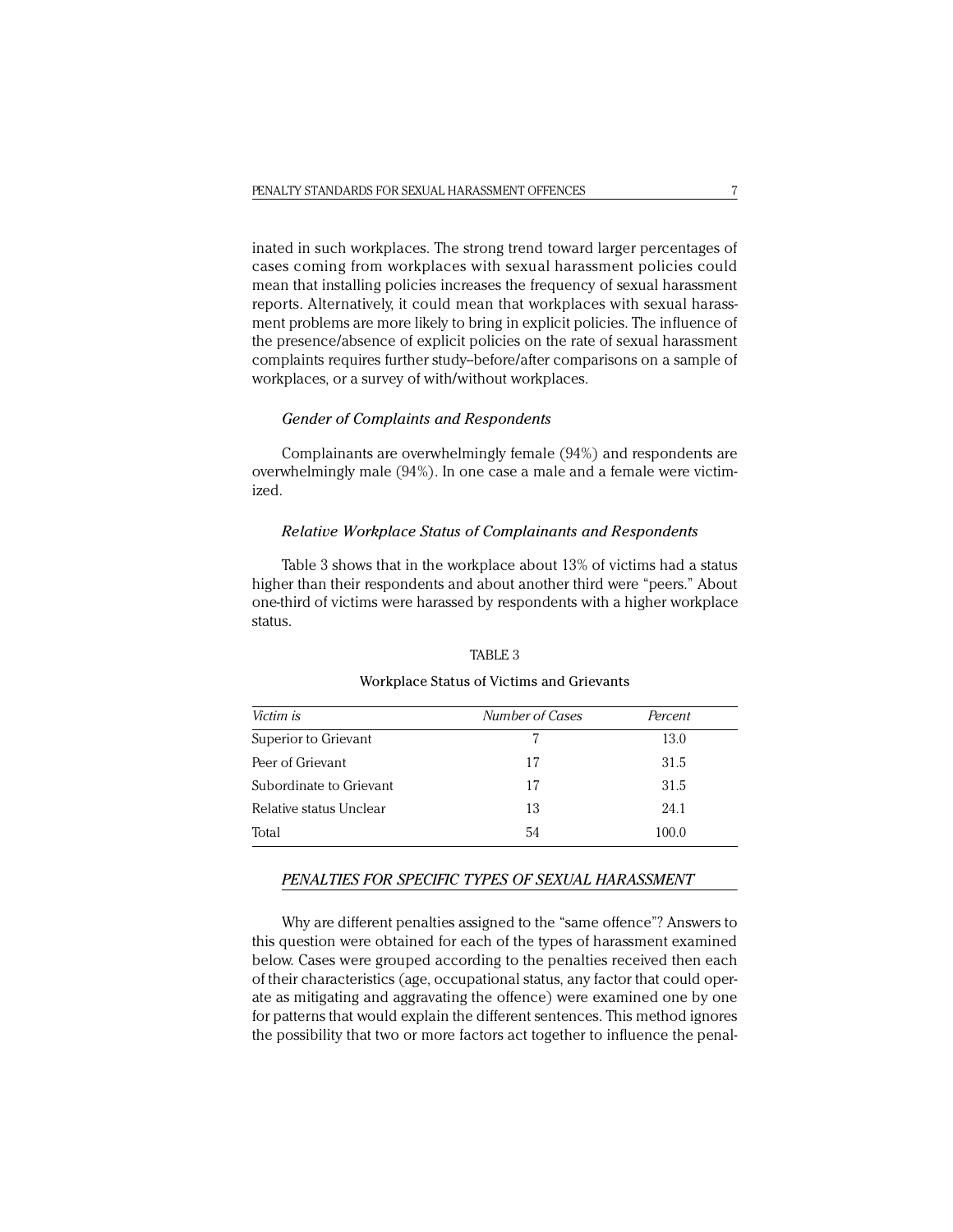ties. Note that only those factors that would clearly distinguish cases with light and harsh penalties are reported below.<sup>5</sup>

## *Sexual Assault Offences*

Management assigned termination penalties to 6 of 7 sexual assault cases (see Table 4). Arbitrators agreed with 4 of these and reduced 1 to a suspension. $^6$  Grievants had a  $60\%$  probability of receiving a termination for harassment that takes the form of sexual assault.

What factors would explain the assignment of suspension penalties for sexual assaults? The only clear difference found between the suspension and the termination cases was the quality of the respondent's evidence compared to that of the complainant. In the suspension cases, the quality of the victim's evidence was relatively weak in the opinion of the arbitrator. This seems to mean that if arbitrators have questions about the credibility of the case being made by management, suspension is likely to be the arbitrator's choice.

### *Language and Touching Offences*

Sexual harassment involving language and touching is a serious form of sexual harassment that stops just short of sexual assault.<sup>7</sup> Cases categorized as assault usually involved the use of hands to touch the victim in a clear attempt to direct or restrain for sexual purposes. In contrast, touching in "language and touching" cases was likely to be "passive." The touching of the victim in one case took place when her male supervisor placed himself in passageways so that body contact occurred when she had to pass through. The supervisor in this case never used his hands to touch the victim or attempted embraces or mouth contact.

Table 5 shows that management assigns termination penalties in about three-quarters (16/22) of these cases. Arbitrators uphold terminations in about two-thirds.

<sup>5.</sup> It should be made clear that if a factor (such as a record of prior harassment) is not listed as important for distinguishing light from heavy penalties it does not mean that the factor played no role in particular cases. It means only that such a factor did not consistently distinguish cases with light and heavy penalties.

<sup>6.</sup> The arbitrator saw the seventh case as management overreaction, exonerated the grievant and ordered a reinstatement with compensation for lost wages, benefits and seniority.

<sup>7.</sup> In categorizing cases as "assault" rather than "language and touching" we used the terms appearing in arbitrator's reports. This in turn depended to some degree upon the incident and how management defined the case.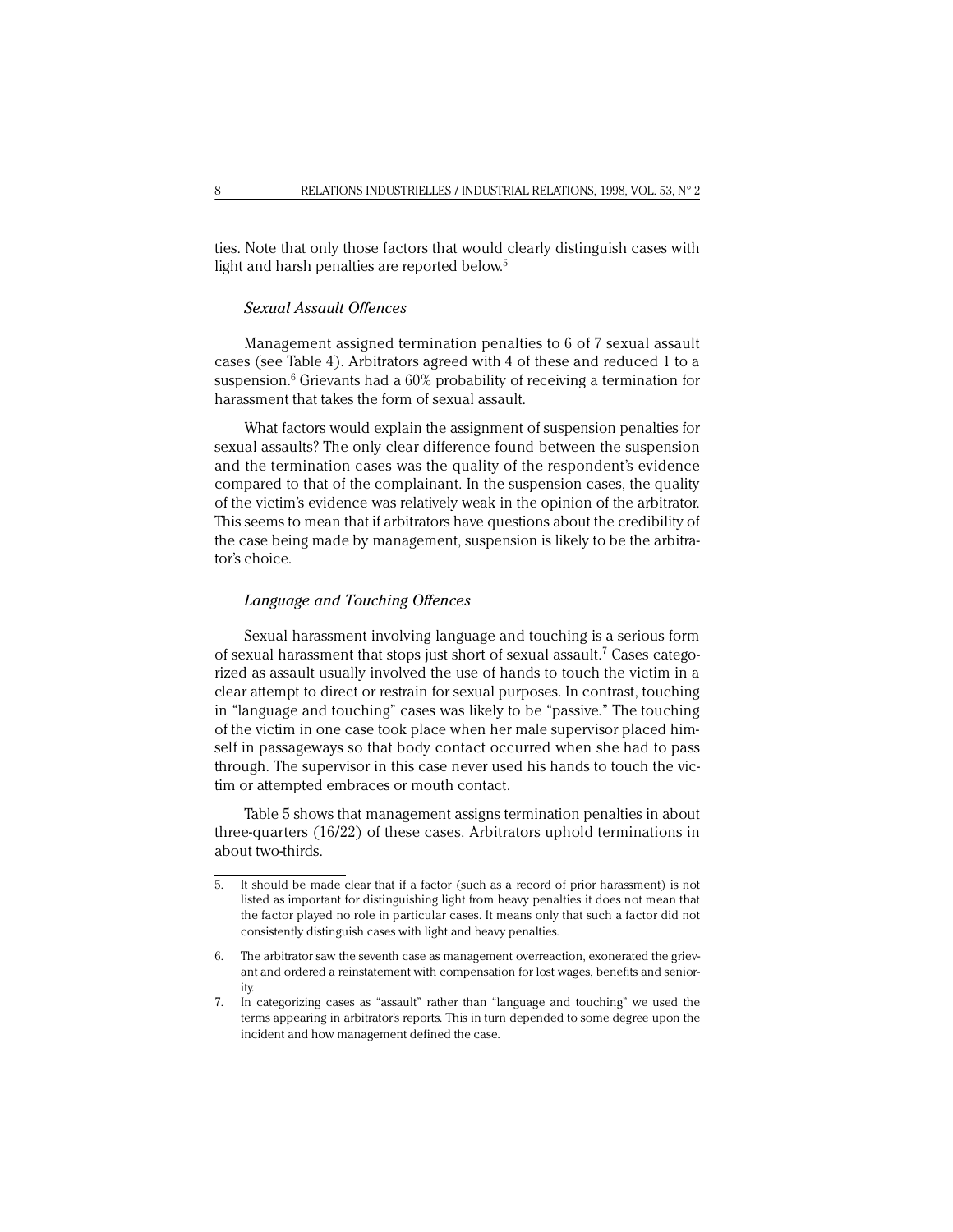# TABLE 4

#### Sample of Sexual Assault Cases

| Penalty     | Assigned by Management Adjudicated by Arbitrator* |
|-------------|---------------------------------------------------|
| Suspension  |                                                   |
| Termination |                                                   |
| Total       |                                                   |

\* One case where the grievant was completely exonerated by the arbitrator was removed from the sample.

Under what conditions were suspension penalties assigned for sexual harassment involving language and touching? Suspension cases had fewer complainants than termination cases. Grievants who received suspensions had harassed fewer women than those who received terminations: only onethird of suspension cases had evidence that respondents had harassed other women besides the complainant; two-thirds of termination cases had such evidence.

Clear differences were also found in the appropriateness of management behaviour. Arbitrators found management behaviour to be questionable or inappropriate in 50% of suspension cases, but in none of the termination cases. Inappropriate behaviour included failing to investigate the charges before assigning a penalty, investigations carried out by personnel with a conflict of interest, and other actions that would call the credibility of management into question.

#### *Language Offences*

Table 6 shows that managements assign termination penalties to twothirds of language harassment cases. Arbitrators overturn about half of these and assign termination penalties to less than one-third of cases.

| ιBΙ |  |
|-----|--|
|     |  |

## Sample of Language and Touching Harassment Cases

| Penalty     | Assigned by Management | Adjudicated by Arbitrator* |
|-------------|------------------------|----------------------------|
| Transfer    |                        |                            |
| Suspension  |                        |                            |
| Termination | 16                     | 12                         |
| Total       | 22                     | 19                         |

\* Three cases where grievants were completely exonerated by the arbitrator were removed from the sample.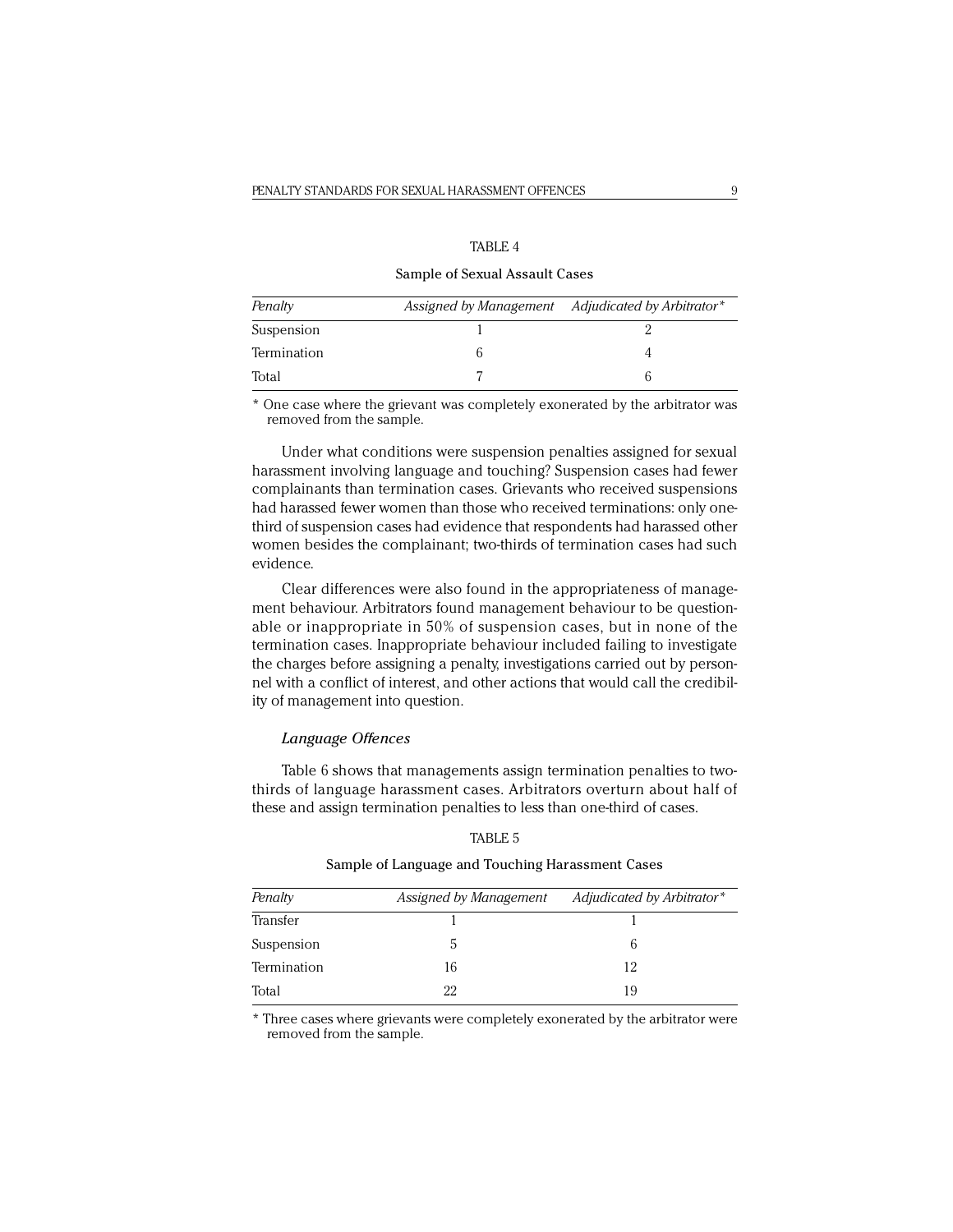The two most important factors leading to termination penalties were the relative quality of the evidence and the appropriateness of management behaviour. In termination cases the quality of the evidence from the respondent was weak relative to that from the complainant.<sup>8</sup> In 50% of the suspension cases, management behaviour was seen by the arbitrators as inappropriate or questionable; it was seen as appropriate in all termination cases.

| ı. |  |
|----|--|
|----|--|

| Penalty     | Assigned by Management | Adjudicated by Arbitrator |
|-------------|------------------------|---------------------------|
| Transfer    |                        |                           |
| Suspension  |                        | 12                        |
| Termination | 12                     | h.                        |
| Total       | 18                     | 18                        |

Sample of Language Harassment Cases

Where respondents have sexually harassed complainants with language, suspension penalties are standard. However, where the evidence for the victim is much stronger than for the respondent and management behaviour is appropriate, termination penalties become standard.

#### *Touching Offences and Looking Offences*

Three of the 6 respondents grieving a penalty for sexual harassment involving touching were completely exonerated by arbitrators. The remaining three received suspension penalties. The standard penalty for touching offences is clearly suspension. Of two looking offence cases, one grievant was completely exonerated by the arbitrator and the other received a termination. No conclusions regarding standard penalties should be based on such a small sample.<sup>9</sup>

<sup>8.</sup> Relative strength/weakness of the evidence was measured by the arbitrator's stated judgment of the credibility of the victim versus the harasser. Completeness of memory and lack of inconsistencies were important in arbitrator's judgment, as were the relative number of witnesses for each side and their credibility.

<sup>9.</sup> The small number of "looking" cases probably reflects the difficulty of proving its existence (Women's Rights Committee 1980: 12) rather than the frequency of this type of harassment. A 1983 survey of Canadians found the second most frequent type of unwanted sexual attention to be "leering/suggestive looks" (Canadian Human Rights Commission 1983: 5).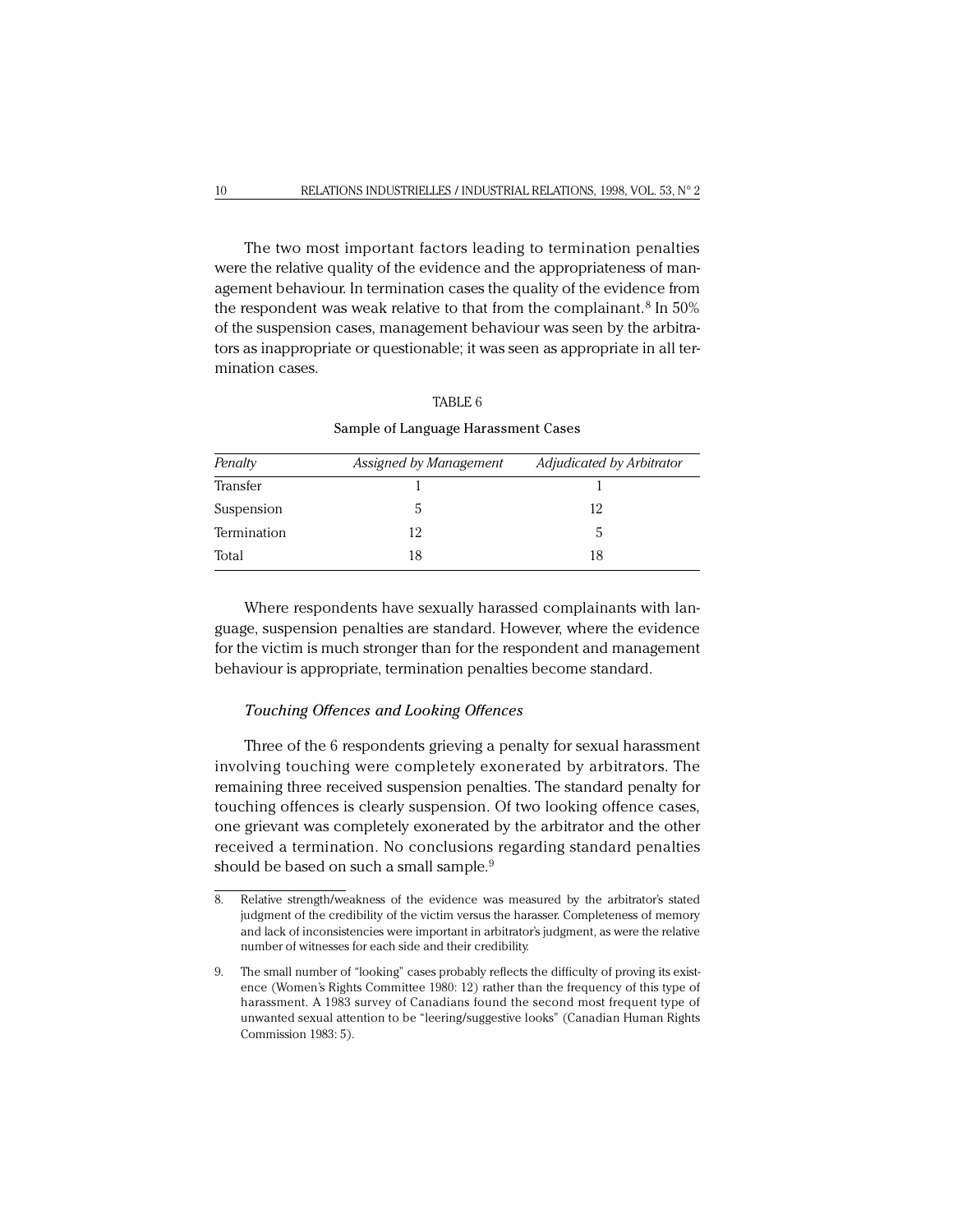#### *COMPARISONS WITH EARLIER FINDINGS*

Aggarwal (1991) analyzed Canadian grievance cases over the period 1977-1989. His sample of 31 grievances against penalties assigned for sexual harassment cases includes 12 cases used in the present study. Management assigned termination penalties to 87% of Aggarwal's cases compared to 70% in the present study. Only 48% of Aggarwal's terminations were upheld by arbitrators compared to 58% in the present study. The 11% of completely exonerated grievants found by Aggarwal was only 2% lower than the 13% found in the present study. Taken together these figures suggest that management's use of termination penalties is becoming less frequent but more effective-in spite of a small increase in complete exonerations, they more often pass the test of arbitration.

#### *SUMMARY OF FINDINGS*

The workplace penalty patterns identified above are the product of the judgment of 46 arbitrators examining facts presented in an adversarial setting in 54 cases over a period of 8 years. Table 7 summarizes the results.<sup>10</sup> It is reasonable to conclude that the patterns indicate the existence of penalty standards for sexual harassment offences. The patterns have the requirements for a standard: they are consistent, and remarkably so. First, the more serious the offence, the more severe the standard penalty. Second, mitigating and aggravating factors have expected effects: if mitigating factors outweigh aggravating factors, the standard penalty for the type of offence is less severe and vice versa.

## *APPLICATION OF PENALTY STANDARDS*

We argue here that penalty standards can be an important component in the effectiveness of current strategies for controlling workplace sexual harassment.

<sup>10.</sup> These findings are roughly similar to those of Terpstra and Baker (1992) who investigated the outcomes of 133 Fair Employment Practices cases heard in U.S. federal courts involving sexual harassment. They found that victims' chances of winning were increased where the harassment was severe, where there were witnesses and supporting documents, and where their employer took no action on behalf of the victim. They also found that victims who had given notice of the harassment to management improved their chances of winning. This feature is not comparable to the present study where all victims reported the harassment.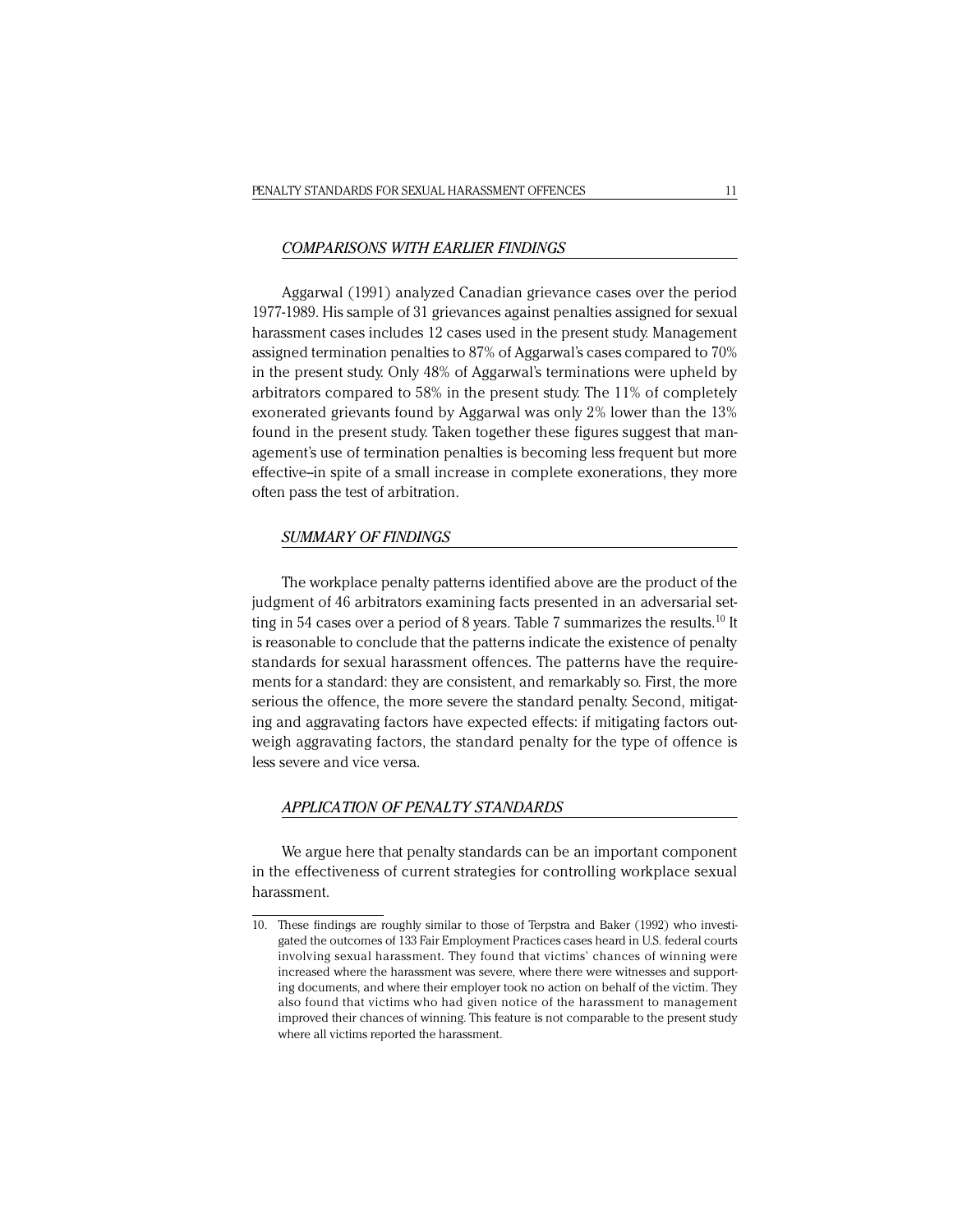# TABLE 7

## Standard Arbitrator Approved Penalties for Workplace Sexual Harassment Offences

|                     | Penalties Upheld or Assigned by Arbitrator |                                   |  |
|---------------------|--------------------------------------------|-----------------------------------|--|
| Offence             | <b>Standard Penalty</b>                    | <b>Other Penalties</b>            |  |
| Sexual Assault      | Termination                                | Suspension if                     |  |
|                     |                                            | - respondent's evidence is strong |  |
| Language + Touching | Termination                                | Suspension if                     |  |
|                     |                                            | - few complainants                |  |
|                     |                                            | - management mishandling          |  |
| Language            | Suspension                                 | Termination if                    |  |
|                     |                                            | - respondent's evidence is weak;  |  |
|                     |                                            | - no management mishandling       |  |
| Touching            | Suspension                                 | No other penalties                |  |
| Looking             | (Too few cases to determine a standard)    |                                   |  |

## *Policy Statements and Collective Agreements*

One primary target of current strategies for reducing and stopping workplace sexual harassment is policy statements (see the introduction). Penalty standards would seem to be a critical component of an effective sexual harassment policy. They link the detailed definitions of sexual harassment to penalty assignment. They permit policy to be applied to the facts of specific harassment incidents in an objective fashion. There are at least three ways that penalty standards can be used in workplace policy statements: (1) Insert a summary of the penalty standards (such as Table 7) directly into the sexual harassment policy document to indicate existing penalty precedents; (2) Attach the standards as an appendix to the main policy document as a guideline for decisions; or (3) Use the standards in the training and awareness materials associated with the policy. Of course, these same possibilities are available for unions who want the standards to become a part of their collective agreements.<sup>11</sup>

## *Education and Awareness Programs*

Two other primary targets of current strategies for reducing workplace sexual harassment are education and increased awareness. The dissemina-

<sup>11.</sup> The author is consulting with unions, sexual harassment officers and labour lawyers to develop an accessible statement of the penalty standards that could be used in the ways discussed.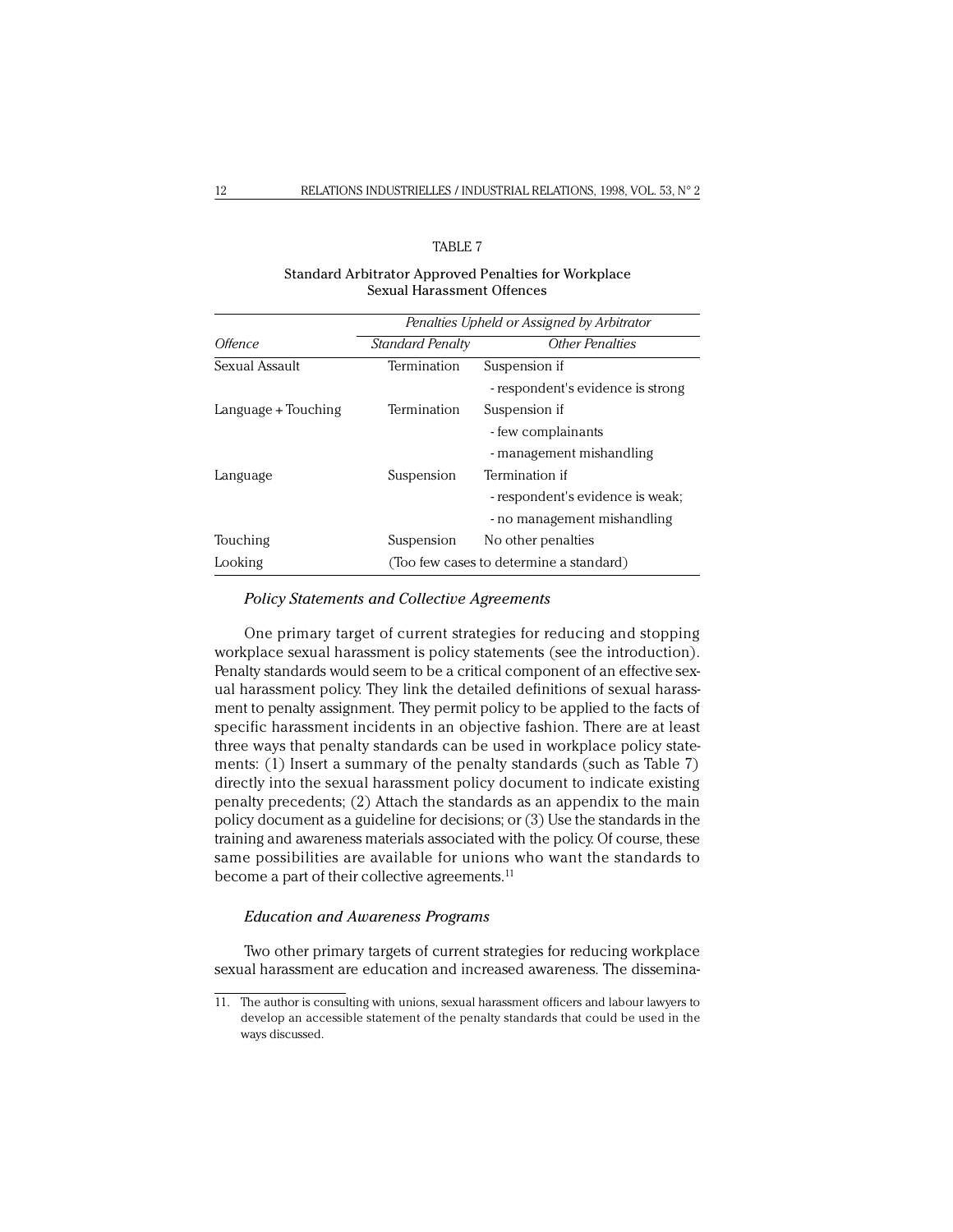tion and use of penalty standards through education and awareness programs can be expected to influence workplace sexual harassment in a number of ways. First, employees who are aware of what penalties are likely to follow from specific types of harassment may be less likely to harass. Those who are penalized for harassment are less likely to regard a standard penalty as unfair. Victims of harassment who are aware of the offence/penalty connection are more likely to hold realistic expectations of the outcome of reporting the harassment. It is difficult to know if victim's knowledge of standard penalties would influence the likelihood of reporting an offence.

Second, when all employees, unionized and non-unionized, are educated with regard to penalty standards, they can assess whether management is responding appropriately to complaints about sexual harassment, at least for those cases that go to arbitration. Excessive leniency or harshness will erode confidence in management's ability to deal with workplace sexual harassment.

Third, managers educated with regard to the standard penalties are more likely to select punishments that fit the crimes. If a penalty assignment has to be justified before an arbitrator, staying within these guidelines increases the probability of a successful outcome for management--an award that dismisses the respondent's grievance.

Fourth, union leadership informed about penalty standards for sexual harassment offences are less likely to misjudge the harshness of penalties assigned to members charged with harassment. If an assigned penalty is too harsh for the offence, the union can pursue a grievance through to arbitration with a good probability of a reduced penalty. If the penalty is standard (or too lenient) for the offence, union support of the respondent need not continue past the point of investigation and the performance of their legal obligation to "fairly represent" their members (Darcy 1994, Pepin 1994).

Managements and unions both educated on standard penalties will begin in "the same ballpark" to negotiate appropriate discipline during the grievance process. In these circumstances, finding a penalty acceptable to both parties is less likely to require a lengthy and expensive arbitration.

Union members made aware of penalty standards can determine if union leadership is wasting resources by taking grievances over penalties that fit the sexual harassment offence all the way to arbitration.

Finally, educating the general public about the penalty standards operating in unionized workplaces can reduce the possibility of a public relations miscarriage. The ability of both management and union leadership to refer to existing standards to explain their positions should be helpful when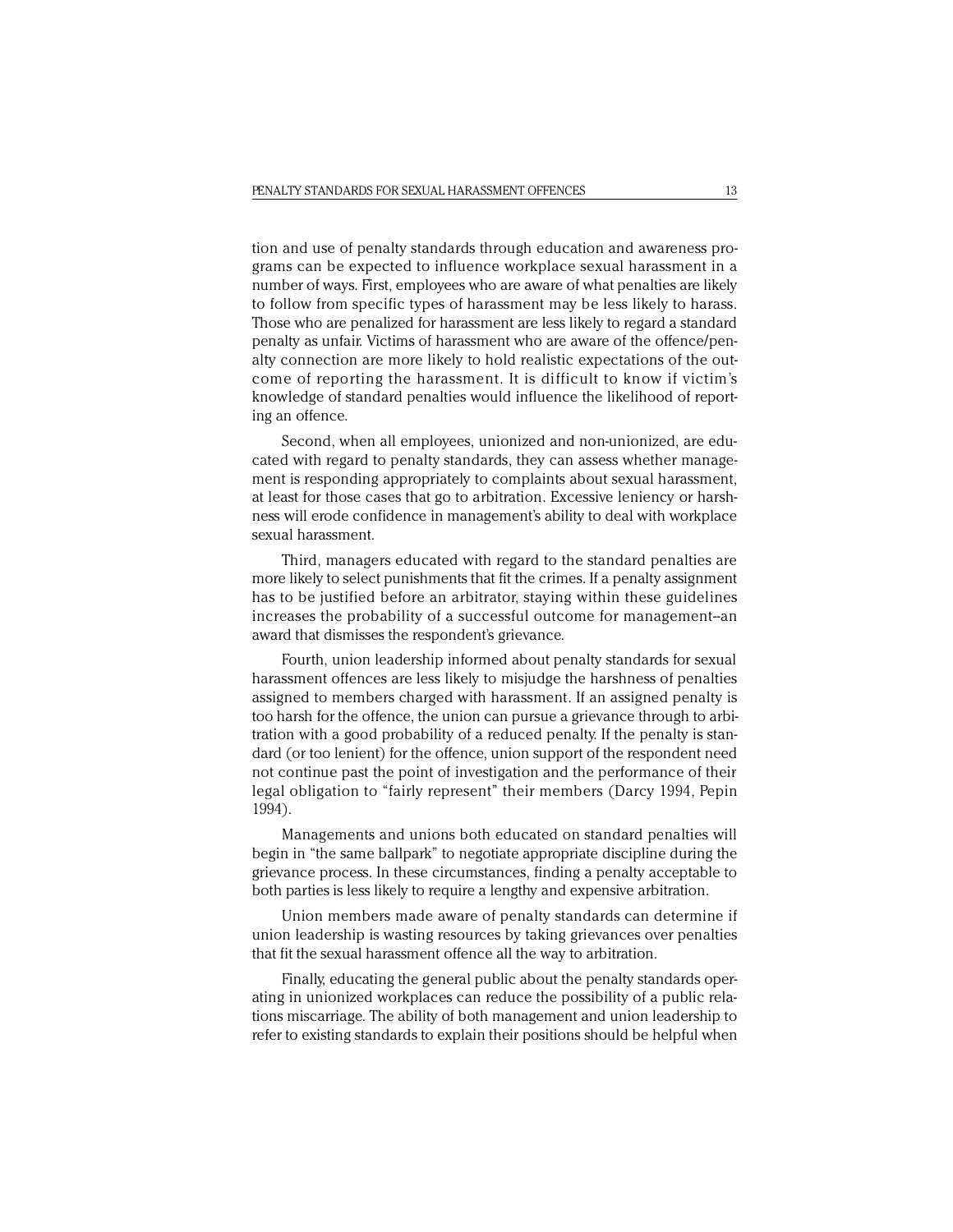difficult cases come to public attention. In this regard, it is useful for everyone to know that these standards represent a rough consensus developed by arbitrators operating under provincial and federal labour legislation. If the standards need changing, the only direct way to do this is via legislation and regulation of the arbitration process and the education and training of arbitrators.

Even if knowledge of penalty standards had only half the influences postulated above, their insertion into policy statements and use in education and awareness programs would still be worth the effort. A workforce informed about the problem of sexual harassment and confronted with a policy that spells out the penalties of harassment can begin eliminating sexual harassment from the workplace.

## ■ REFERENCES

- AGGARWAL, Arjun P. 1991. "Arbitral Review of Sexual Harassment in the Canadian Workplace." *Arbitration Journal*, March, 4-16.
- AGGARWAL, Arjun P. 1992a. *Sexual Harassment: A Guide for Understanding and Prevention*. Toronto: Butterworths.
- AGGARWAL, Arjun P. 1992b. *Sexual Harassment in the Workplace*. Second edition. Toronto: Butterworths.
- CANADIAN HUMAN RIGHTS COMMISSION. 1983. *Unwanted Sexual Attention and Sexual Harassment: Results of a Survey of Canadians*.
- COLES, F. S. 1986. "Forced to Quit: Sexual Harassment Complaints and Agency Response." *Sex Roles*, 14, 81-95.
- CONLIFFE, Roy. 1994. *National Grocers' Workplace Harassment Policy*. Human Resources Development Centre: Ottawa, 87-95.
- DARCY, Judy. 1994. *Sexual Harassment: Unions at Work*. Human Resources Development Centre: Ottawa, 131-139.
- GALLANT, Marlene. 1994. *A Cooperative Approach to Combatting Sexual Harassment in the Workplace*. Human Resources Development Centre: Ottawa, 75-81.
- GELLER-SCHWARTZ, Linda. 1994. *From Awareness to Action: Strategies to Stop Sexual Harassment in the Workplace*. Human Resources Development Centre: Ottawa, 3-10.
- GODBOUT, Clément and Lauraine VAILLANCOURT. 1994. *The Commitment of the FTQ to Eliminating Sexual Harassment*. Human Resources Development Centre: Ottawa, 139-145.
- MCCAMBLY, James. 1994. *Sexual Harassment: A Comprehensive Approach*. Human Resources Development Centre: Ottawa, 121-125.
- NASH, Peggy. 1994. *Dealing with Sexual Harassment: The Approach of the CAW*. Human Resources Development Centre: Ottawa, 145-152.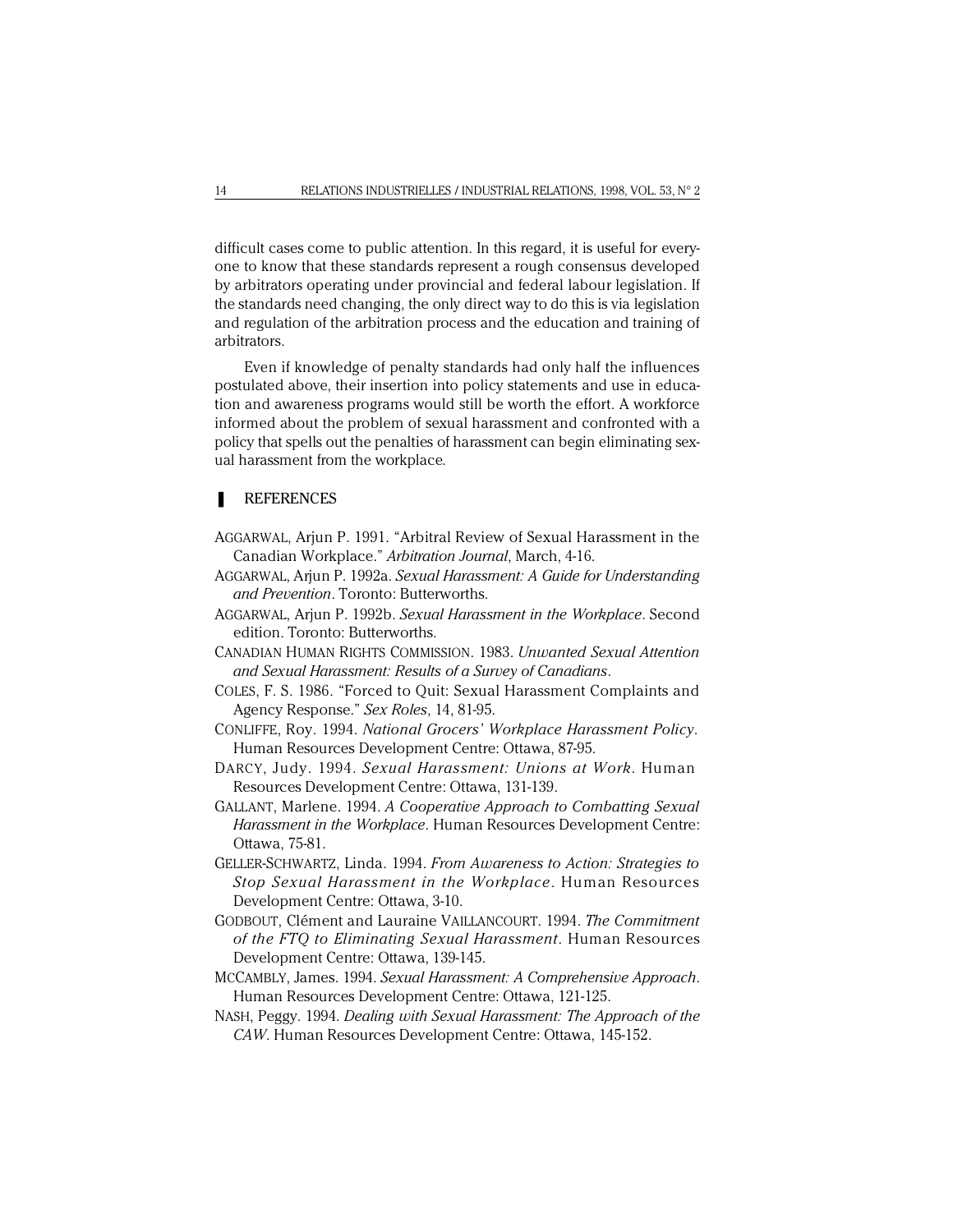- PEPIN, Marie. 1994. *The CNTU's Policies on Sexual Harassment*. Human Resources Development Centre: Ottawa, 125-131.
- RICHÉ, Nancy. 1994. *Creating Harassment-Free Zones*. Human Resources Development Centre: Ottawa, 117-121.
- SINCLAIR, Helen. 1994. *Sexual Harassment Policies in Canada's Banks: Eliminating Harassment through Cultural Change*. Human Resources Development Centre: Ottawa, 95-99.
- STEAD, Jo-Anne. 1994. *Sexual Harassment in the Construction Industry*. Human Resources Development Centre: Ottawa, 99-107.
- TERPSTRA, D. and S. COOK. 1986. "Complaint Characteristics and Reported Behaviors and Consequences Associated with Formal Sexual Harassment Charges." *Personnel Psychology*, Vol. 38, 559-574.
- TERPSTRA, D. and D. D. BAKER. 1992. "Outcomes of Federal Court Decisions on Sexual Harassment." *Academy of Management Journal*, Vol. 35, No. 1, 181-190.
- TELLIER, Marie. 1994. *Sexual Harassment at CN: A Clear Policy and Concrete Action*. Human Resources Development Centre: Ottawa, 81- 87.
- WHARTON, Etta. 1994. *If You Don't "Get It" You Can't Stop It*. Human Resources Development Centre: Ottawa, 107-115.
- WOMEN'S RIGHTS COMMITTEE OF THE BRITISH COLUMBIA FEDERATION OF LABOUR. 1980. *Sexual Harassment in the Workplace*.

# RÉSUMÉ

#### Pénalités pour harcèlement sexuel en milieu syndiqué

Malgré l'intérêt croissant envers le harcèlement sexuel au travail, on a fait peu de cas des normes de pénalités, c'est-à-dire des normes liant des types de comportement à des pénalités spécifiques. Lorsque quelqu'un est trouvé coupable de harcèlement sexuel, comment un employeur détermine-t-il si un congédiement, une suspension ou une mutation constitue la mesure appropriée ? S'il choisit la suspension, quelle doit en être la durée ? Est-ce que le salaire, les avantages sociaux ou l'ancienneté devraient être suspendus ou retirés ?

En l'absence de normes explicites de sanctions, l'intuition a servi de guide aux employeurs dans le choix des pénalités. Les syndicats ont fait de même dans leur réponse. Telle situation a encouragé le dépôt de griefs menés jusqu'à l'arbitrage. Faute de normes négociées de sanctions à l'inté-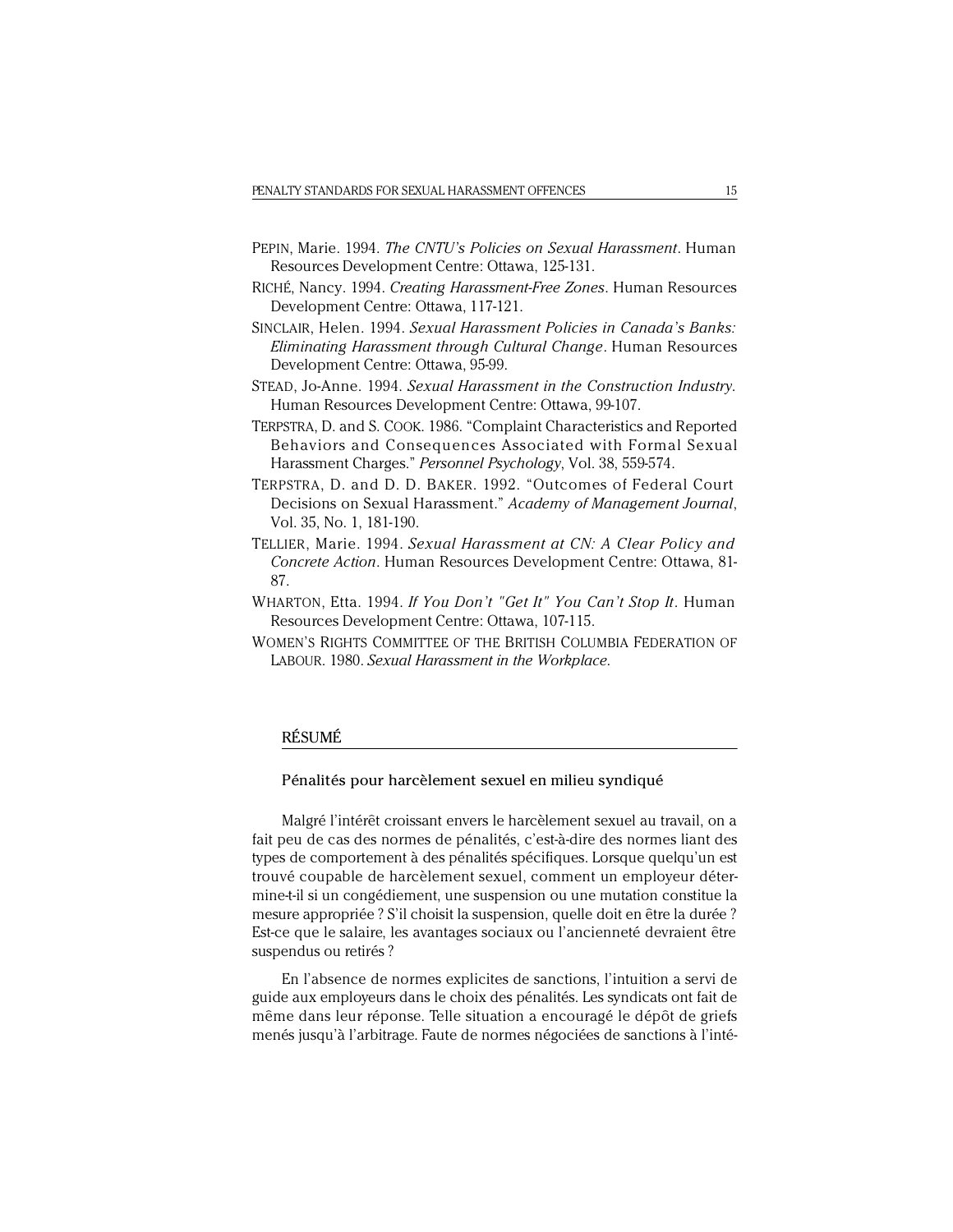rieur du milieu de travail, on a eu recours à des arbitres externes pour décider en cette matière.

C'est le travail de ces arbitres que nous examinons ici. Les sentences arbitrales représentent un ensemble de jugements de tiers sur la pertinence des sanctions imposées aux harceleurs à partir d'un examen complet de tous les faits.

Nous avons sélectionné nos cas d'arbitrage à partir de ceux apparaissant dans le *Canadian Labour Arbitration Summaries* (CLAS) de 1986 à 1995 sous la rubrique mesures disciplinaires -- relations du travail -- harcèlement sexuel. Ces cas représentent l'univers des décisions rendues entre 1986 et 1995 pour ces griefs contestant des sanctions imposées à des employés accusés de harcèlement sexuel en milieu de travail.

Les tendances des sanctions ici identifiées proviennent de 46 arbitres s'étant prononcés dans 54 causes sur une période de huit ans. De cela, nous déduisons que pour l'agression sexuelle, la sanction type est le congédiement. On y observe aussi des suspensions dans ces cas où la preuve du défendeur est forte. Quant à la combinaison attouchements et langage, la norme est aussi le congédiement. On y retrouve cependant aussi la suspension s'il y a eu peu de plaintes ou si l'employeur n'a pas bien géré le dossier. Quant au langage déplacé seulement, la sanction type est la suspension. Cependant, on y retrouve aussi le congédiement dans ces cas où la preuve du défendeur est faible et où l'employeur a bien géré le dossier. Quant aux attouchements, ils méritent habituellement une suspension. Il existe trop peu de cas de voyeurisme pour établir une tendance.

Les normes de sanctions constituent une composante critique d'une politique efficace contre le harcèlement sexuel. En établissant un lien entre des définitions détaillées de formes de harcèlement sexuel et la détermination des sanctions, ces normes permettent une application objective de la politique à des faits spécifiques de harcèlement sexuel.

Il y a au moins trois façons dont telles normes de sanctions peuvent être utilisées dans des énoncés de politique en milieu de travail : tout d'abord en insérant un résumé des normes de sanctions directement dans le document traitant de la politique de harcèlement sexuel afin de souligner les précédents en telle matière de sanction. Ensuite, en annexant ces normes au document présentant la politique générale comme guide pour les décisions à venir. Finalement, en utilisant ces normes dans les documents de formation et de sensibilisation annexés à la politique. Ces mêmes possibilités s'offrent aux syndicats qui désirent que de telles normes deviennent partie de leurs conventions collectives.

Un milieu de travail informé du problème de harcèlement sexuel et confronté à une politique qui présente les sanctions en cette matière peut